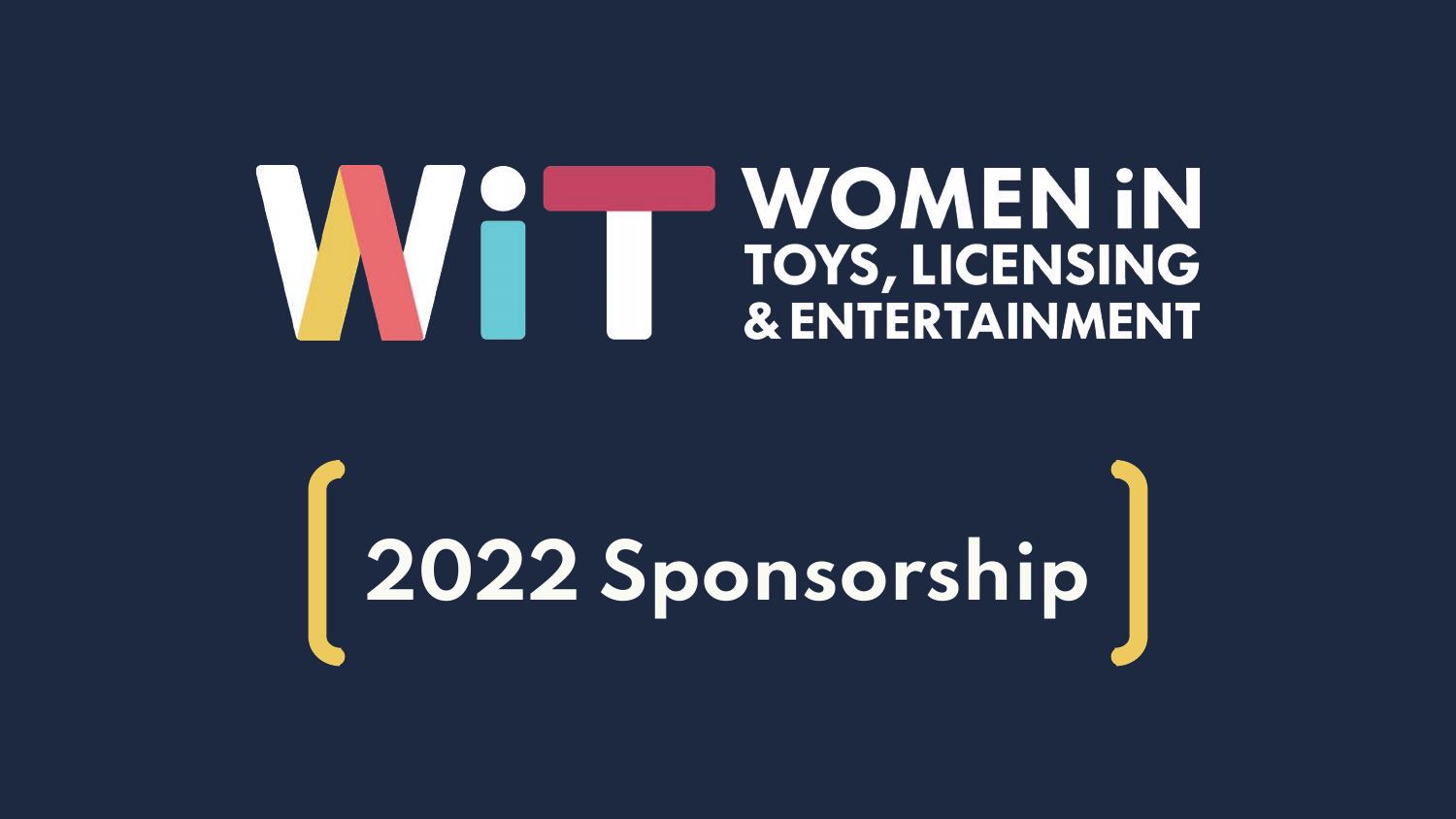# **TERMINAL WOMEN IN TOYS, LICENSING & ENTERTAINMENT**

Women in Toys, Licensing & Entertainment / The WiT Foundation is a nonprofit organization and diverse global community whose mission is to advance and advocate for women in the toy, licensing and entertainment industries through leadership, opportunity and connection.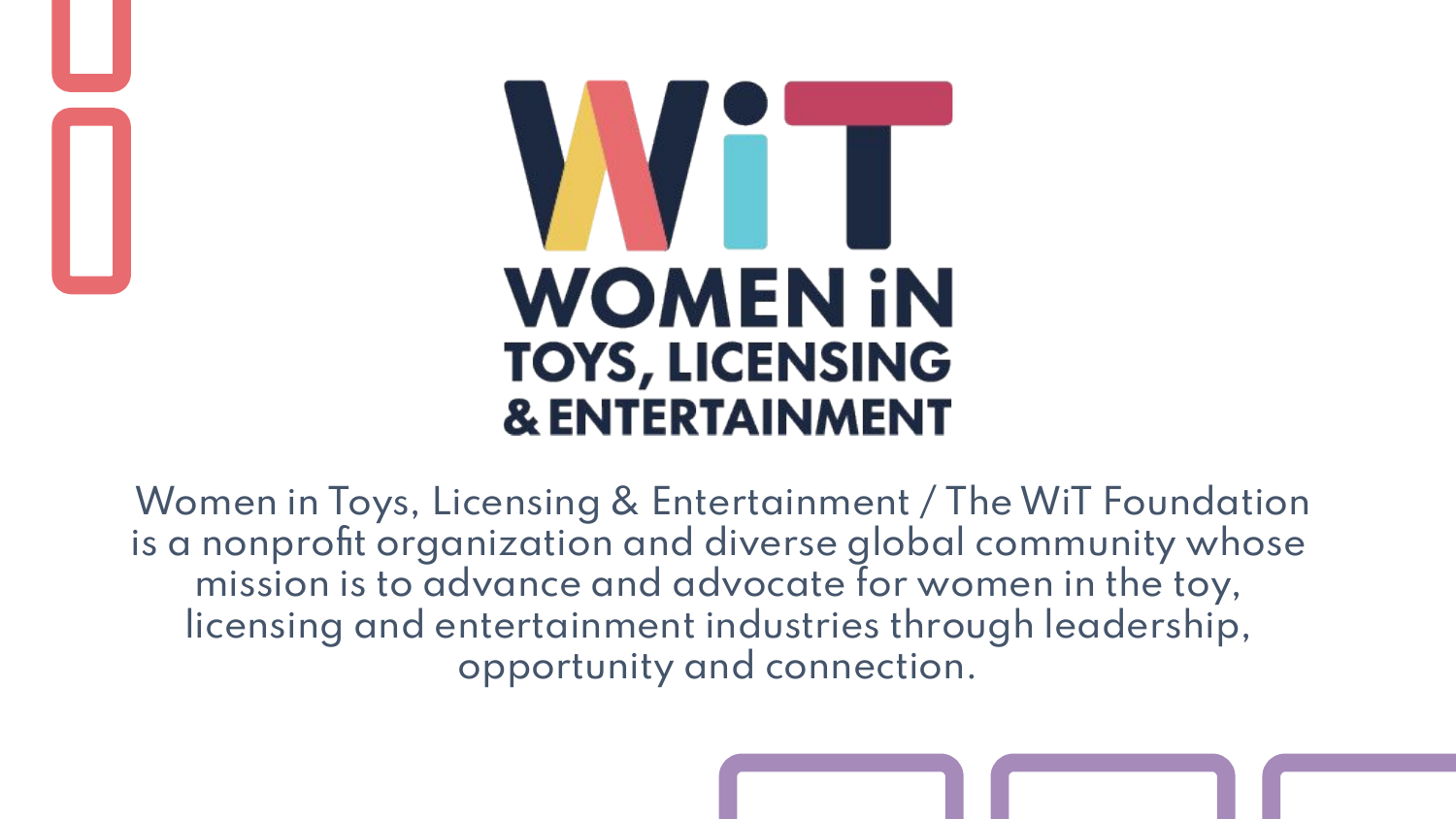



### **We're delivering on our mission with your business priorities in mind.**

We lead with purpose, with a focus on diversity, equity and inclusion. We're creating a pipeline of female talent, developing leaders, and championing a multicultural industry that advocates for an equitable workforce.

Explore the following pages to learn more.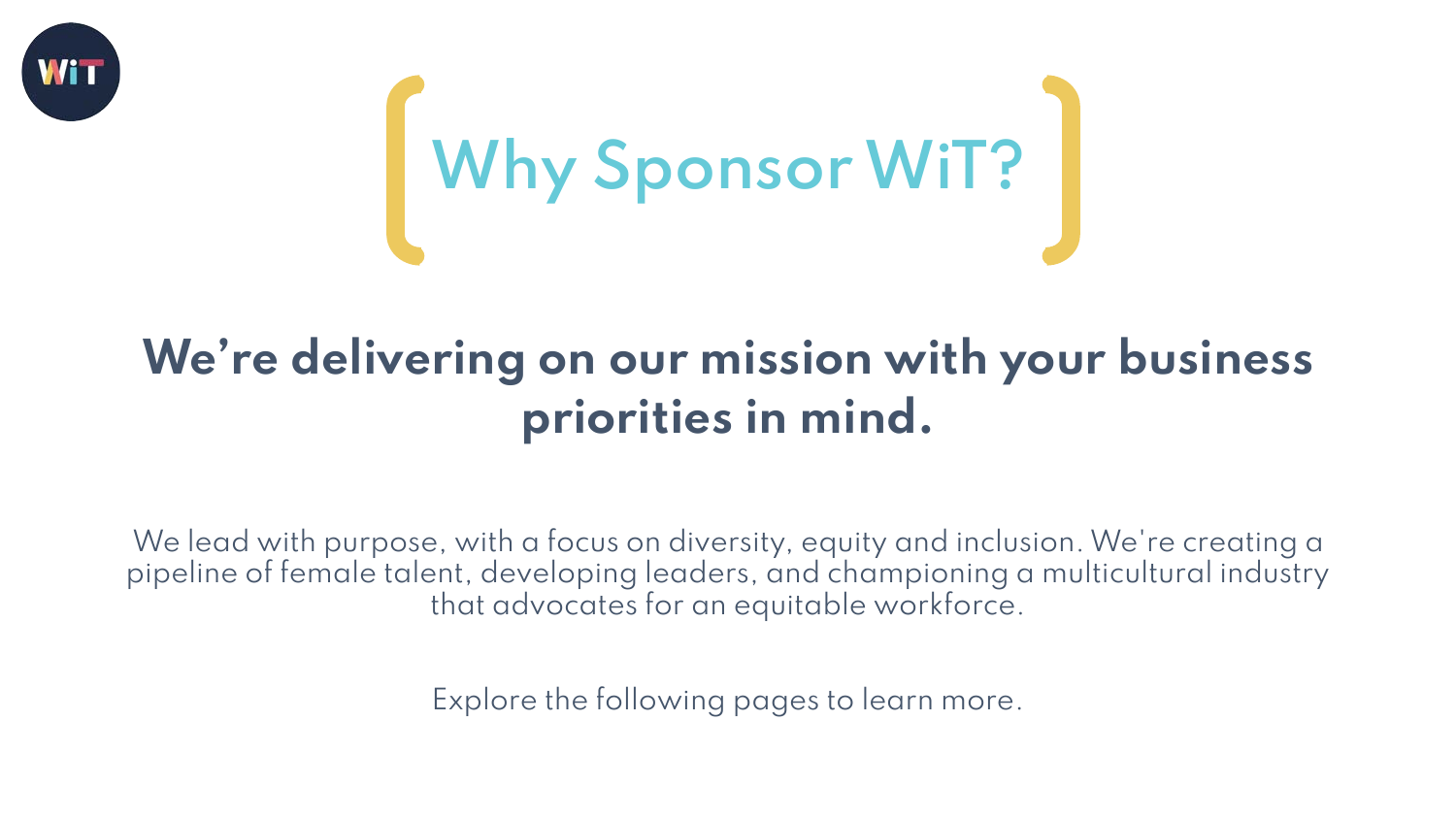

## **The Impact of Your Sponsor Dollars**



#### **Your donation supports the advancement of every woman in our community.**

#### **MENTORSHIP PROGRAM**

Our online personalized 1:1 mentor match program lets your employees choose inter- or intra-company mentor matches.

#### **RECRUITING**

We recruit more female talent into our industry by raising awareness of career opportunities, targeting a diverse range of colleges and universities.

#### **EDUCATIONAL PROGRAMMING**

We deliver webinars, workshops and programming that cover a wide variety of critical professional development and industry topics.

#### **SCHOLARSHIPS**

We grant over a dozen annual scholarships targeting a diverse range of students, to inspire our industry's future leaders.

#### **BRIDGING CONVERSATIONS**

We bring thought leaders together for important conversations, all through the lens of diversity, inclusion and gender parity.

#### **CAREER DEVELOPMENT**

We provide extensive professional development tools and resources, all designed to build, grow and advance women's careers.









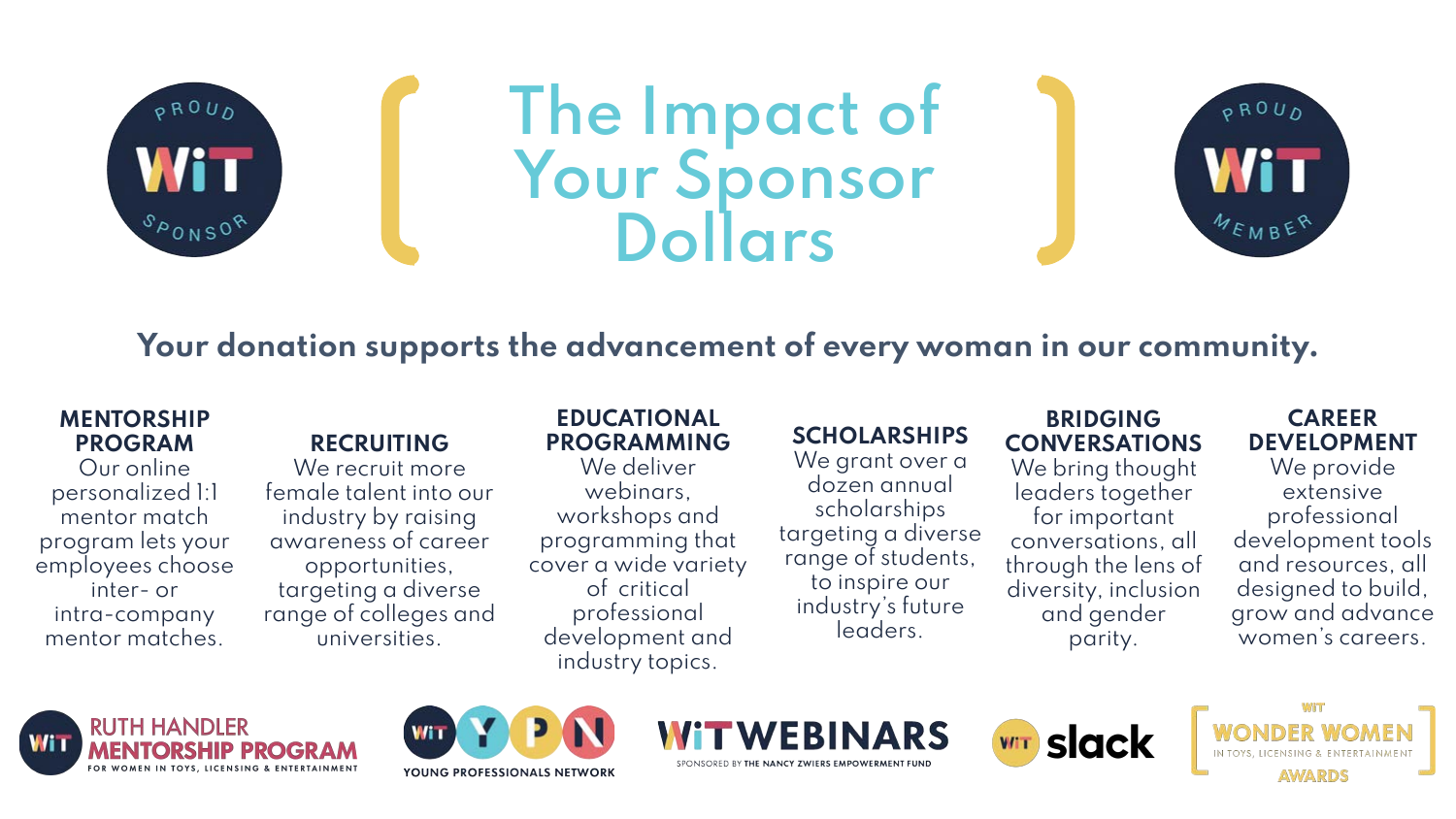# **Our Programming**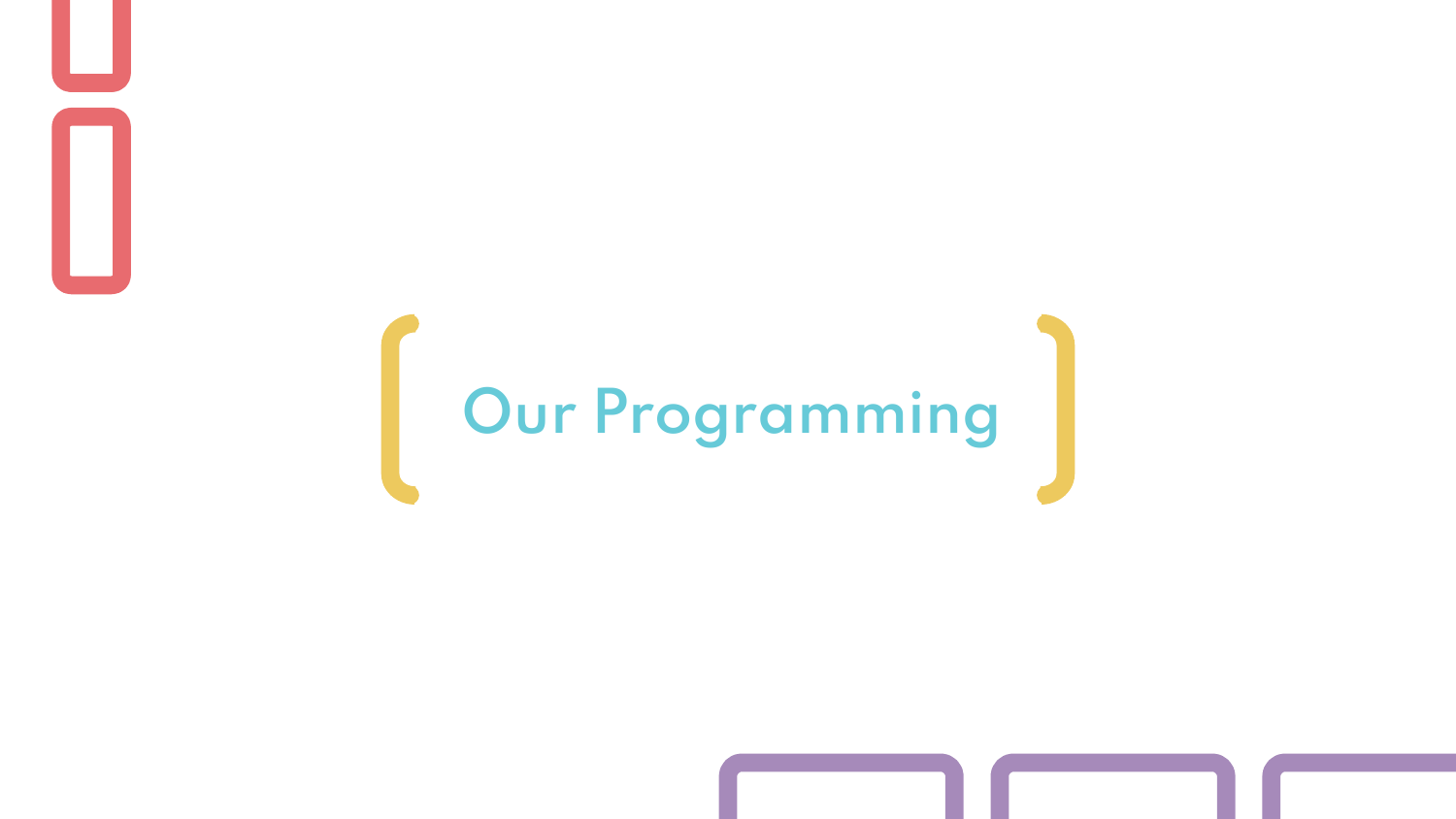

## **Live & Virtual Networking**

#### **Connecting our community through engaging experiences.**

#### **WiT-Wide Events**

WiT live and virtual networking events, panel discussions, and special programming are open to all members and non-members.

#### **WiT Chapter Events**

WiT's 20+ local and international chapters provide a more intimate setting for expanding networks, sharing big ideas, mentoring, and building relationships.



#### **WiT Slack Community**

Our private Slack community connects the global WiT community to share ideas and resources, ask questions, get feedback, find new opportunities, and build relationships.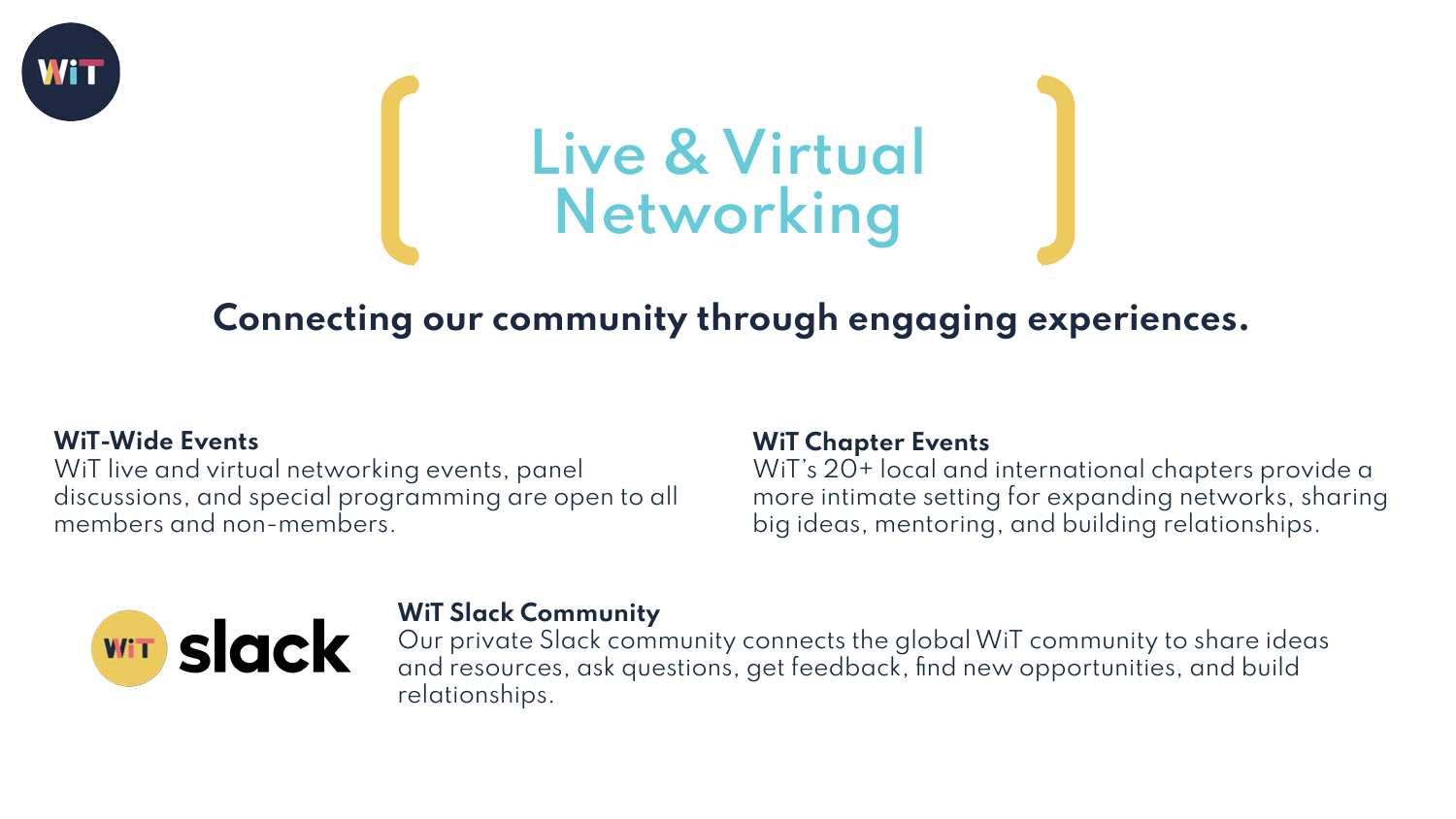

#### **Mentorship is a path to leadership.**

Women looking to take the next step in their career may not know where to start. That's where our Mentorship Program comes in. This 1:1 personalized 4-month guided program gives women the opportunity to learn, grow and advance their career.

#### **MENTEES**

- Get the know-how and professional development skills to accelerate their career goals.
- Form meaningful relationships and learn from the experience of others.
- Build their network.
- Get valuable, honest advice and feedback from industry leaders.

#### **MENTORS**

- Pay it forward as a source of guidance and support for women.
- Enjoy personal growth.
- Expand their network.
- Gain fresh perspectives from their mentee.
- Inspire mentees to pay it forward by mentoring others.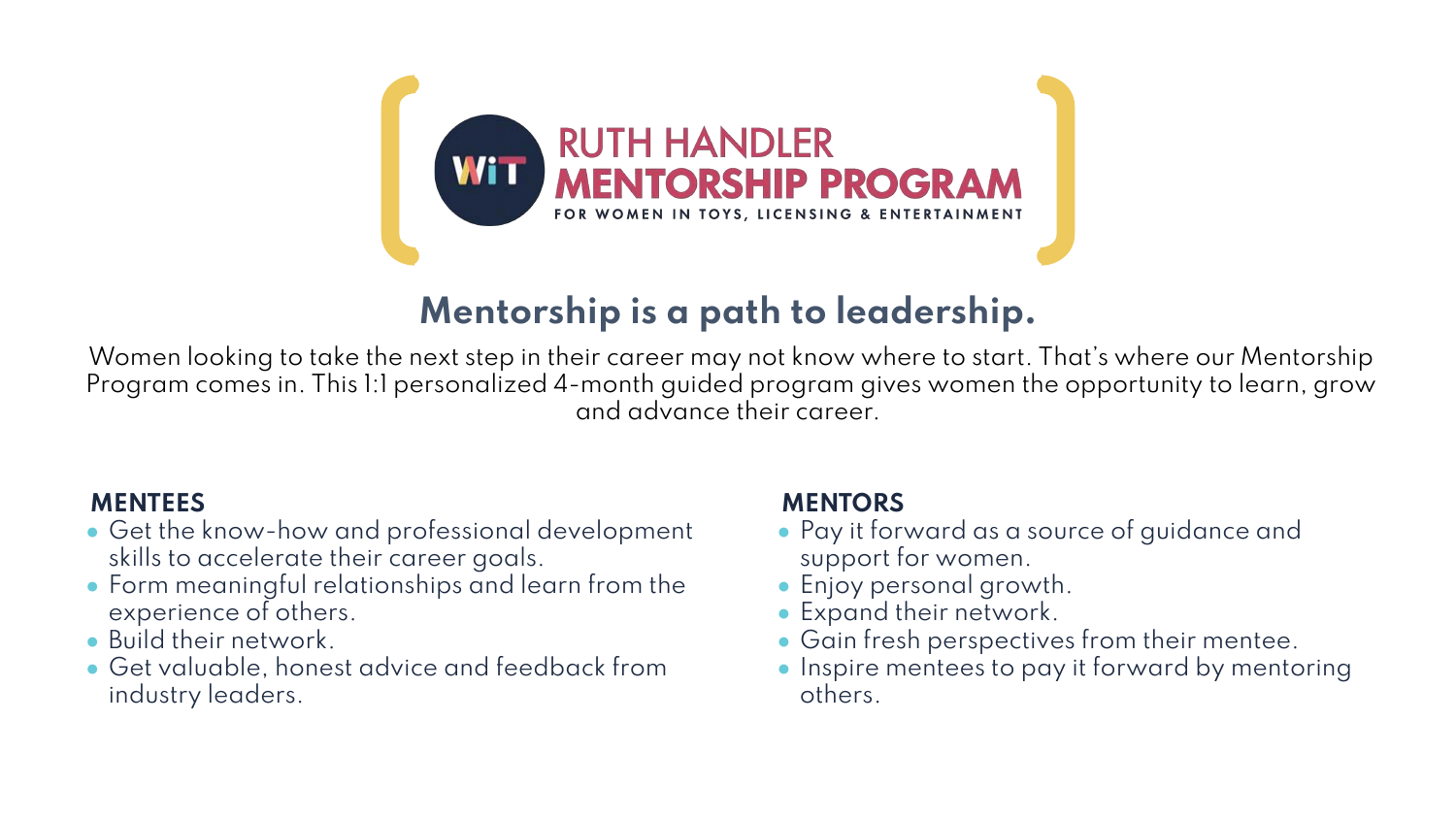

## **Webinars, Workshops & Learning Communities**

#### **Rich content, delivered live and on demand.**

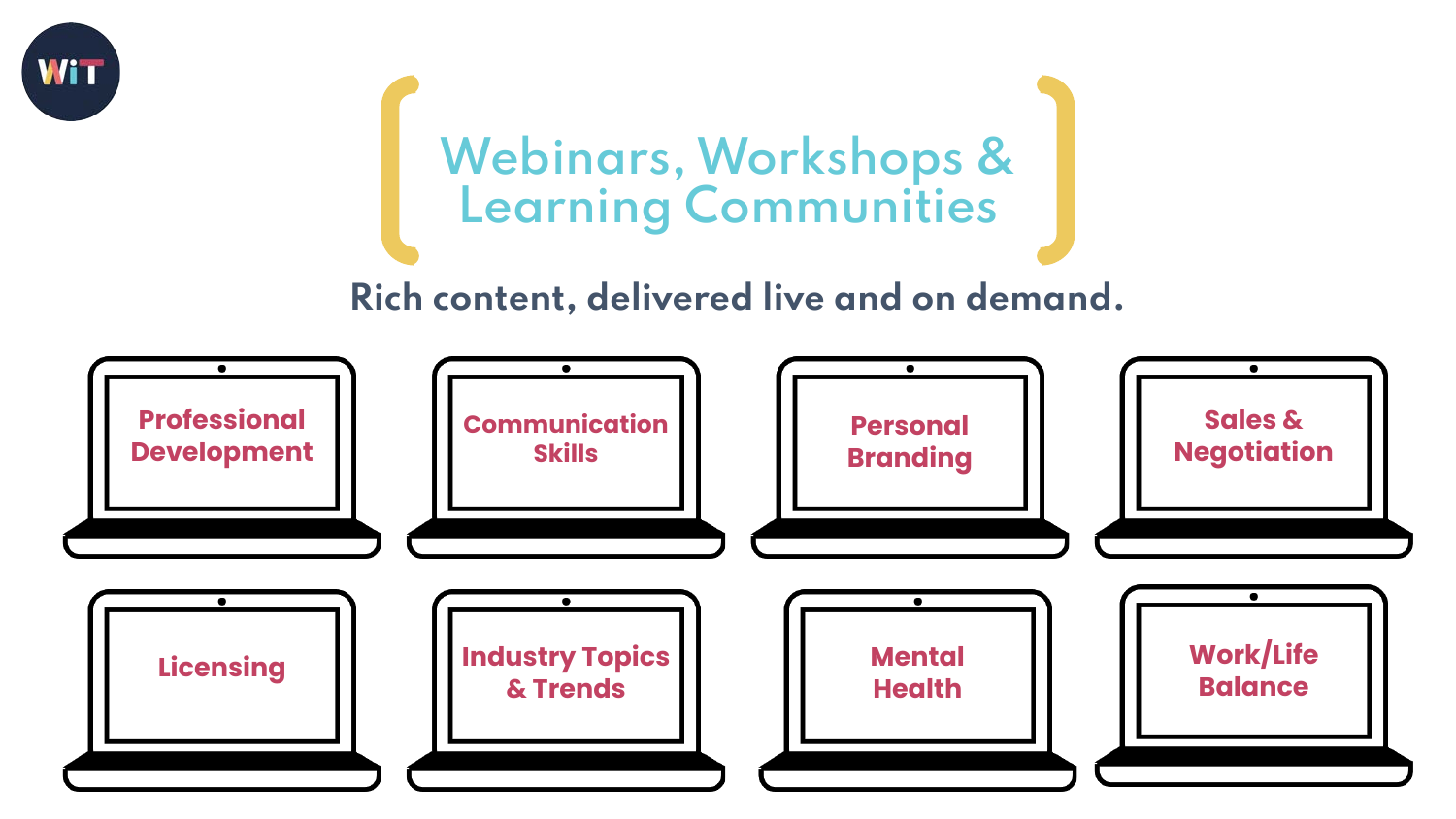

#### **Build. Grow. Advance.**

At its core, our YPN Network is all about career development. The WiT YPN is for recent college grads, emerging entrepreneurs, women who are new to the industry, or those leveling up their careers. We provide the tools they need to succeed. They have the freedom to get involved in whatever way suits them best — from committee work, to formal events and informal networking opportunities, to catered programming just for them.

**"What an incredible group of people! I can't tell you how inspiring it is to be able to connect with other highly driven women in a setting like this. I love that the vibe is all about empowering each other and slaying our goals!"**

**Haley Chapman, The LEGO Group**

**"From my first WiT YPN event, I've felt uplifted, embraced and respected by a community of brilliant female leaders in our industry. . It's rare and incredible to have an outlet and community of women to connect and exchange helpful resources with on this level!**

**Marijana Mustec, Corus Entertainment / Nelvana** **"In such a fast paced and dynamic industry, it's nice to have a space to pause for personal and professional development, and to connect with other young professionals in the field in a fun and collaborative way."**

**Shelby Lapoce-Lintz, Hasbro**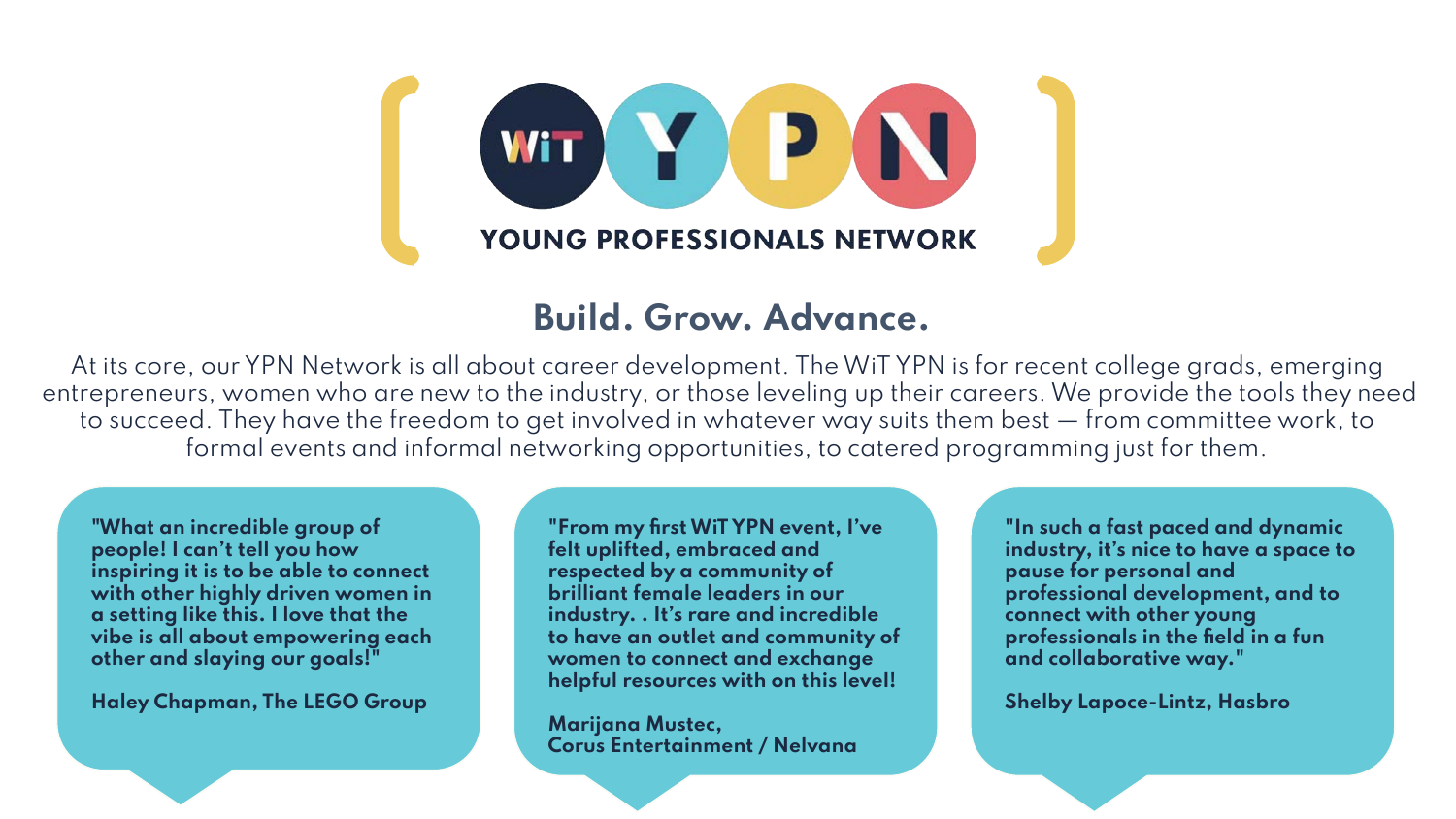

#### **Honoring the brightest women in toys, licensing & entertainment.**

The WiT Wonder Women Awards is an annual gala celebration of our industry's remarkable women.

Join us for the 2023 Wonder Women Awards on Sunday, October 1, 2023 at Chelsea Piers, Pier 60 in New York City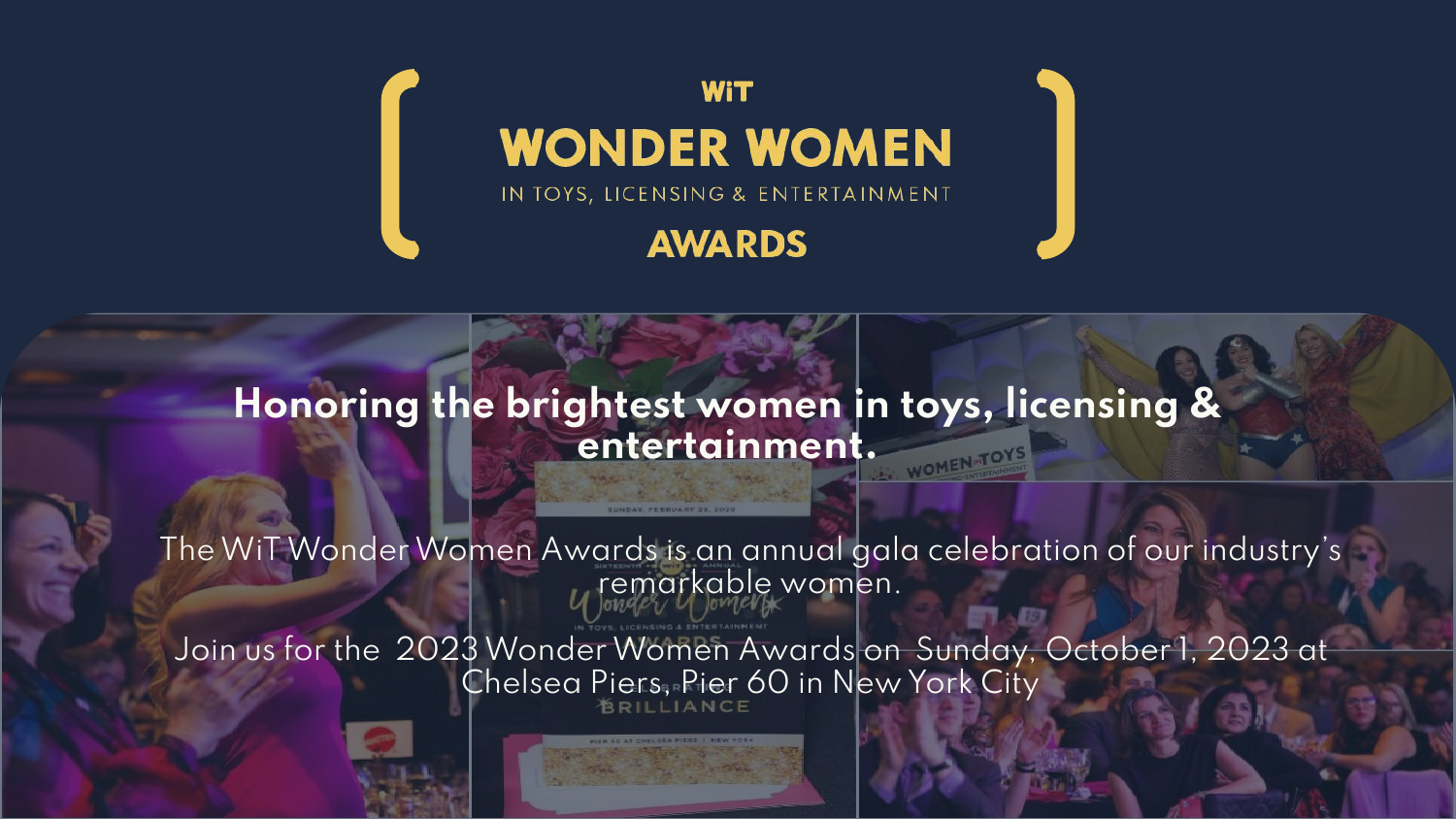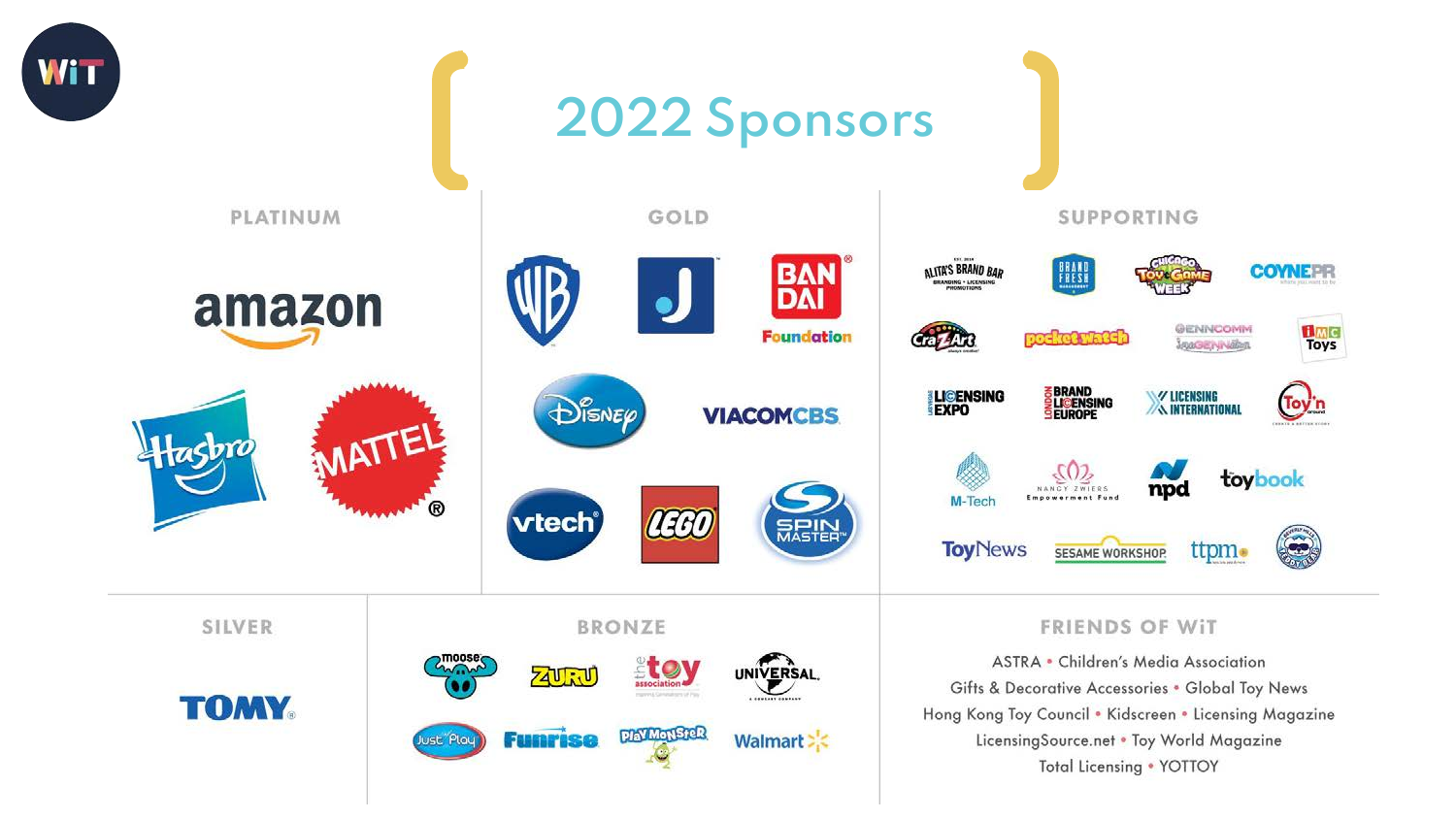

## **Sponsorship Levels**

#### **In appreciation for your Sponsorship, we are pleased to offer the following:**

#### **PRESENTING \$100,000+**

- Wonder Women Awards: 20 tickets + VIP placement and sponsor activation at event
- WiT membership for ALL employees
- All elements in Supporting level

#### **PLATINUM \$50,000**

- Wonder Women Awards: 20 tickets + VIP placement and sponsor activation at event
- WIT membership for ALL employees
- All elements in Supporting level

#### **GOLD \$30,000**

- 
- Wonder Women Awards: 10 tickets + VIP placement and sponsor activation at event
- WIT membership for 100 employees
- All elements in Supporting level

#### **SILVER \$20,000**

- Wonder Women Awards: 4 tickets
- WIT membership for 50 employees
- All elements in Supporting level

#### **BRONZE \$10,000**

- Wonder Women Awards: 2 tickets
- WiT memberships for 10 employees
- All elements in Supporting level

#### **SUPPORTING \$5,000**

- Branding at trade/consumer events and 20 chapter events worldwide.
- Logo on WIT website, eblasts and marketing materials
- Wonder Women Awards Program ad
- WiT memberships for 5 employees

WiT / The WiT Foundation is a 501(c)(3) nonprofit organization. All contributions are tax deductible to the extent permitted by law.